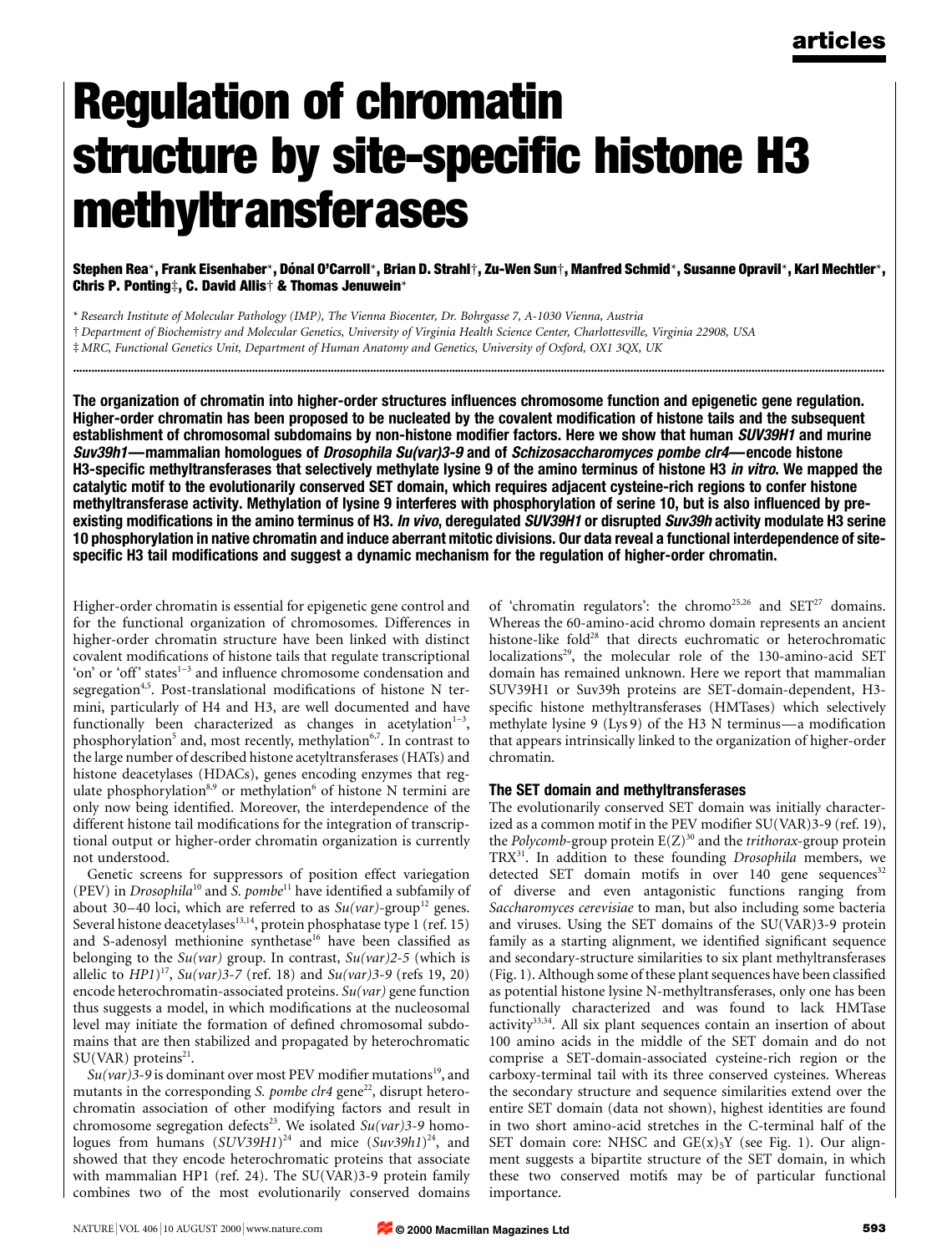

Figure 1 Sequence similarity of SET domains with plant methyltransferases. Top, the 412 amino acids of human SUV39H1 protein, highlighting the chromo domain (red box), the C-terminal SET domain (black box; residues 249-375) and SET domain-associated cysteine-rich regions (grey shading) $24,35$ . Bottom, amino-acid and secondary structure,  $\beta$ -sheet (b) or  $\alpha$ -helix (h), similarities of the C-terminal halves of SET domain sequences from human SUV39H1 (ref. 24), murine Suv39h1 (ref. 24), murine Suv39h2 (D. O'C. et al., manuscript in preparation), Drosophila SU(VAR)3-9 (ref. 19), a C. elegans SU(VAR)3-9-like

open reading frame C15H11.5 (CAB02737), S. pombe CLR4 (ref. 22), human EZH2 (ref. 36), the human trithorax homologue  $HRX^{37}$  and MTases from P. sativum (rubisco Is- $MD<sup>33,34</sup>$  and A. *thaliana* (065218). The plant MTase sequences contain an insertion of about 100 amino acids in the middle of the SET domain (arrow). Cysteine and histidine residues are highlighted in pink, and identical amino-acid positions in at least 9 of the 10 SET domains are highlighted in green.

GST-





Figure 2 Histone methyltransferase activity of transfected and recombinant SUV39H1 and Suv39h1 proteins. a, Triple myc-tagged full-length human SUV39H1 (residues 3-412) or a C-terminally truncated SUV39H1 protein (residues 3-118) were immunoprecipitated from 'stably' transfected HeLa cell lines<sup>35</sup> and used in *in vitro* HMTase reactions with free histones as substrates and S-adenosyl-[methyl- $^{14}$ C]-L-methionine as methyl donor. Coomassie stain (top panel) shows purified proteins (arrowheads) and free histones (dots). Fluorography (bottom panel) indicates H3 HMTase activity of  $(myc)<sub>3</sub>-SUV39H1$ .

b, Recombinant GST fusion proteins encoding different domains of murine Suv39h1 were used in increasing protein concentrations for in vitro HMTase reactions with free histones. c, About 10  $\mu$ g of the indicated fusion proteins encoding GST-SUV1(82-412) (human SUV39H1) and seven GST-SUV39H1 mutants were analysed in in vitro HMTase reactions with free histones. For the hyperactive H320R mutant, only 1  $\mu$ g (10%) of the corresponding fusion product was used.

**© 2000 Macmillan Magazines Ltd**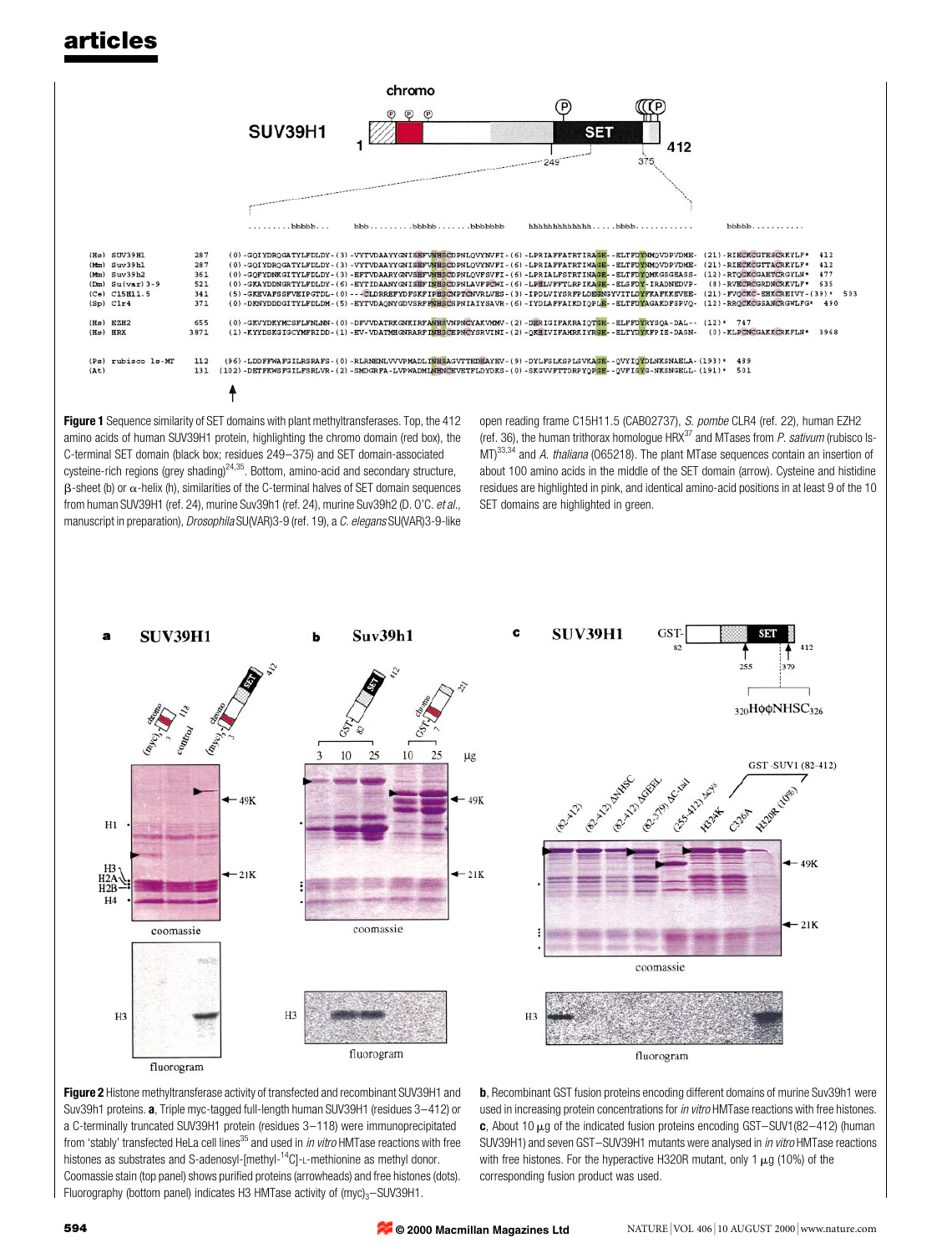### SUV39H1 and Suv39h1 possess HMTase activity

To investigate whether the SET domain of human SUV39H1 has enzymatic activity, we tested histones as possible substrates for in *vitro* methylation. Using HeLa cell lines 'stably' expressing<sup>35</sup> triple myc-tagged full-length SUV39H1 (residues  $3-412$ ), we enriched the ectopic protein from nuclear extracts by immunoprecipitation with anti-myc beads (Fig. 2a, top panel, arrowhead) and probed for activity to transfer a labelled methyl group from S-adenosyl- [methyl-<sup>14</sup>C]-L-methionine to free histones according to described conditions<sup>7</sup>. Reaction products were separated by polyacrylamide gel electrophoresis with SDS (SDS-PAGE) and visualized by fluorography, indicating selective transfer of the methyl label to H3 (see below). In contrast, no signals were detected with extracts from a HeLa cell line that expresses only the N-terminal third of SUV39H1 (residues 3–118) or with extracts from HeLa control cells.

To confirm that the HMTase activity is an intrinsic property of SUV39H1 and not mediated by a SUV39H1-associated factor, we repeated the in vitro HMTase reactions with recombinant products that were purified as glutathione-S-transferase (GST) fusion proteins from Escherichia coli (Fig. 2b, top panel, arrowheads). For this analysis, we used murine Suv39h1, which is 95% identical to human SUV39H1 (ref. 24). A purified GST product comprising residues 82-412 maintained HMTase activity (although at a reduced level as compared with transfected SUV39H1), whereas a purified GST product comprising residues 7-221 proved negative, even at higher protein concentrations (Fig. 2b, lower panel).

### A catalytic motif in the SET domain

Similar to the recombinant murine  $GST-Suv1(82–412)$  product, the corresponding human SUV39H1 fusion protein, GST- $SUV1(82-412)$ , is catalytically active (Fig. 2c). We introduced short internal deletions ( $\Delta$ NHSCDPN<sub>323-329</sub>;  $\Delta$ NHSC and  $\Delta$ GEELTFDY<sub>358-365</sub>;  $\Delta$ GEEL) into the two conserved regions of the SET domain core in  $GST-SUV1(82–412)$ , and also generated mutants that lack the C-terminal tail  $(\Delta C$ -tail) or the SET-associated cysteine-rich region ( $\Delta$ cys). None of the mutant proteins showed HMTase activity.

These results suggest that the cysteine-rich regions have a significant contribution, although their apparent absence in the plant methyltransferases does not prevent catalytic activity. To investigate enzyme function of the SET domain in more detail, we therefore introduced point mutations into the most highly conserved  $320H\phi\phi$ NHSC $326$  motif (where  $\phi$  are hydrophobic residues) of  $GST-SUV1(82–412)$ . In particular, we mutated the invariant histidine 324 to leucine (H324L; data not shown) or lysine (H324K), and also changed cysteine 326 to alanine (C326A) or replaced histidine 320 by arginine (H320R). In vitro HMTase assays indicated that all point mutations, with the exception of H320R, abolished enzymatic activity. Unexpectedly, the H320R mutation resulted in an hyperactive enzyme with activity increased 20-fold or more (Fig. 2c). These data define the  $_{320}H\phi\phi\nNHSC_{326}$  motif in the SET domain as an important catalytic site.

## HMTase activity within the SU(VAR)3-9 family

Because the SET domain is one of the most conserved protein motifs in chromatin regulators<sup>27,31</sup>, we analysed whether SU(VAR)3-9 family members or other SET domain proteins contain HMTase activity. We generated GST fusion products of the extended SET domains of S. pombe CLR4 (ref. 22), human EZH2 (ref. 36) and human HRX<sup>37</sup> that would correspond to GST-SUV1(82-412) (Fig. 3a). GST-CLR4(127 $-490$ ) displayed pronounced HMTase activity at 3-5fold increased levels (Fig. 3b) compared with the recombinant SUV39H1 product, consistent with CLR4 carrying an arginine at the hyperactive position (see Fig. 1). In contrast, both GST-EZH2(382-747) and GST-HRX(3643-3966) had undetectable HMTase activity towards free histones (Fig. 3b), whereas a comparable GST product generated from the murine Suv39h2 gene (D. O'C.

et al., manuscript in preparation),  $GST-Suv2(157-477)$ , was as active as  $GST-SUV1(82-412)$ . EZH2 lacks the C-terminal cysteines, and HRX does not contain the SET domain-associated cysteine-rich region. Both of these cysteine domains are present in CLR4, Suv39h2 and SUV39H1. In agreement with the mutational analysis of SUV39H1, it thus appears that HMTase activity towards free histones requires the combination of the SET domain with adjacent cysteine-rich regions, and is a quality found in only a restricted number of proteins containing SET domains.

### H3 Lys 9 is the main site for the Suv39h1 HMTase

The above experiments indicated that the HMTase activity of mammalian SU(VAR)3-9 related proteins is selective for H3 under our assay conditions. To examine this finding in more detail, we carried out in vitro methylation reactions with individual histones, using  $GST-Suv1(82–412)$  as enzyme. H3 is specifically methylated, whereas no signals are detected with H2A, H2B or H4 (Fig. 4a). A weak signal is present if H1 was used as the sole substrate; the significance of H1 methylation remains to be determined.



Figure 3 Specific HMTase activity of SU(VAR)3-9 related proteins. a, Diagram representing the domain structures of S. pombe CLR4, murine Suv39h2, human SUV39H1, human EZH2 and human HRX proteins. Arrowheads indicate the N-terminal fusion to GST. Cysteine-rich regions are indicated by grey stippling. **b**, About 10  $\mu$ g of the indicated GST fusion proteins were analysed in *in vitro* HMTase reactions with free histones. Coomassie stain (top panel) shows purified proteins (arrowheads) and free histones (dots). The murine Suv39h2 product is abbreviated as GST-Suv2(157-477).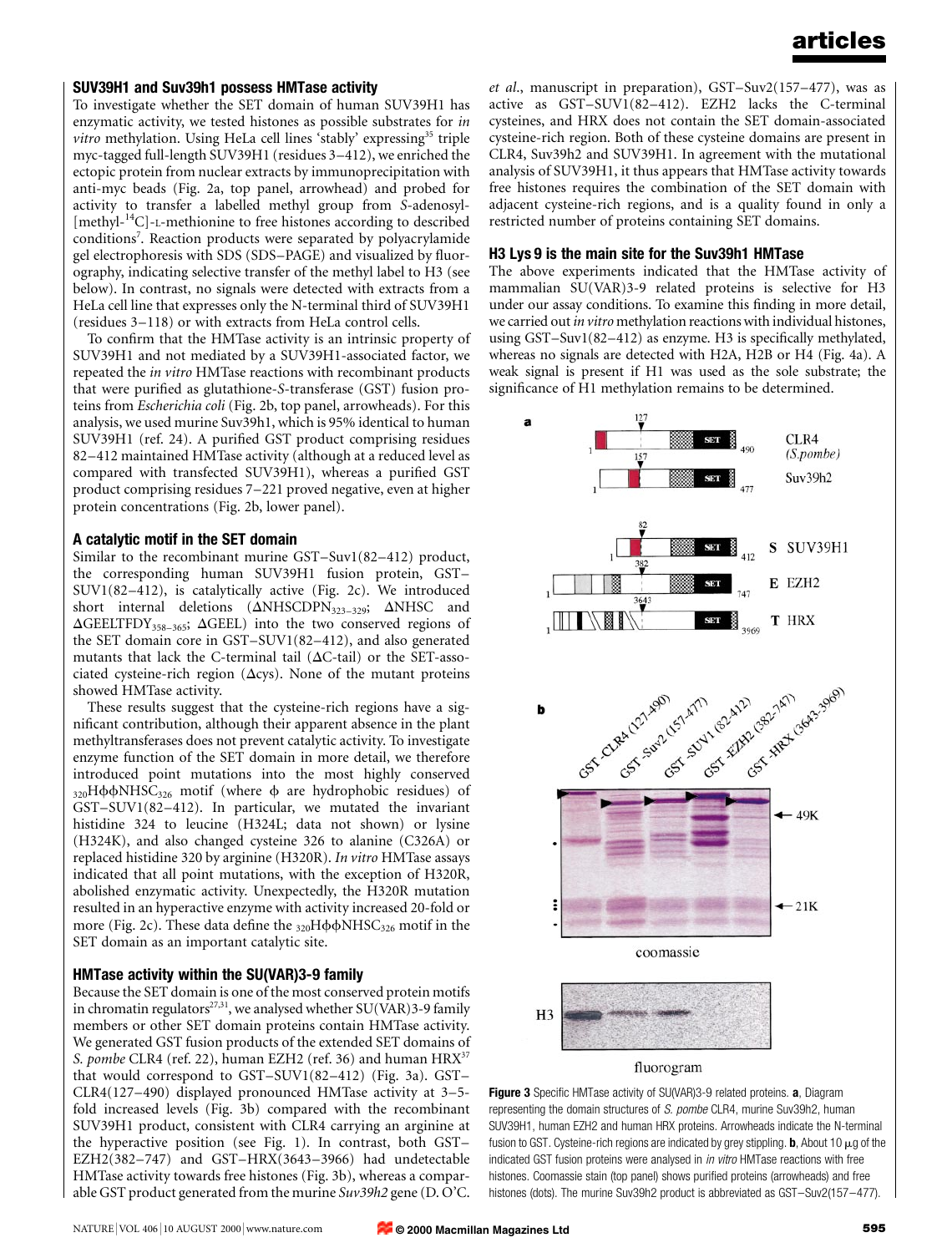Methylation of H3 occurs predominantly at Lys 4 in a wide range of organisms, as well as at Lys 9 in HeLa cells, although the responsible HMTase(s) have not been defined<sup>7</sup>. To investigate the methylation-site profile of Suv39h1, we tested unmodified peptides as substrates encoding the wild-type H3 N terminus (residues  $1-20$ ) and a mutant K9L peptide, changing Lys 9 to leucine. In addition, we included insulin and peptides encoding the N termini of CENP- $A^{38}$  and macroH2 $A^{39}$ . Peptides were methylated *in vitro* by  $GST-Suv1(82-412)$ , and reaction products were separated by high percentage SDS-PAGE and visualized by fluorography. These in vitro assays revealed selective methylation of the wildtype H3 peptide, whereas no signals were detected with the CENP-A or macroH2A peptides, or with insulin (Fig. 4b). Notably, the mutated H3 (K9L) peptide was not a substrate, suggesting that Lys 9 of the H3 N terminus is a preferred residue for Suv39h1-dependent HMTase activity.

To determine more definitively this site preference, the wild-type H3 N-terminal peptide was methylated in vitro by GST-Suv1(82–



Figure 4 Lysine 9 of the H3 N terminus is the principal site for in vitro methylation by recombinant Suv39h1.  $a$ , About 10  $\mu$ g of GST-Suv1(82-412) (murine Suv39h1) were used in in vitro HMTase reactions with individual histones. Only the fluorogram is shown. **b**, In vitro methylation assays using GST-Suv1(82-412) as enzyme and the indicated Nterminal peptides of wild-type H3, mutated H3(K9L), CENP-A, macroH2A or insulin as substrates.  $c$ , Automated sequencing of the wild-type H3 N-terminal peptide (residues  $1-$ 20) that had been methylated in vitro by recombinant GST-Suv1(82-412). The tritium incorporation of individual amino acids identified at each successive round of microsequencing is shown.

412), using S-adenosyl-[methyl-3H]-L-methionine. The labelled peptide, purified by reverse-phase high performance liquid chromatography, was then directly microsequenced, and <sup>3</sup>H-incorporation associated with each individual amino acid was analysed by scintillation counting. The results confirmed selective transfer of methyl-label to Lys 9 (Fig. 4c), showing that Suv39h1 is a highly sitespecific HMTase for the H3 N terminus in vitro.

### Lys 9 methylation and Ser 10 phosphorylation

Position-specifc modifications of the H3 N terminus have been correlated with distinct chromatin-based outputs, such as transcriptional regulation (Lys 14 acetylation), histone deposition (Lys 9 acetylation) and chromosome condensation/segregation (Ser 10 phosphorylation)<sup>1</sup>. We analysed whether methylation of Lys 9 would possibly interfere with this `histone code' and whether it might be influenced by pre-existing modifications at these sites. We performed in vitro HMTase assays with  $GST-SUV1(82-412)$  and H3 N-terminal peptides that were either unmodified, phosphorylated at Ser 10 (S10-phos), di-methylated at Lys 9 (K9-dimeth), or acetylated at Lys 9 (K9-Ac) or Lys 14 (K14-Ac). We visualized the processed reaction products by fluorography and quantified them with a Phosphorimager, setting the amount of SUV39H1-dependent methylation of the unmodified peptide as 100% (Fig. 5a). As expected, a Lys 9 dimethylated position severely compromised enzymatic activity, and a Lys 9 trimethylated peptide was no longer a substrate (data not shown). Similarly, pre-existing acetylation at Lys 9 prevented SUV39H1-dependent methylation, whereas acetylation at Lys 14 did not significantly interfere. Unexpectedly, the S10-phos peptide could also not be methylated, suggesting that Ser 10 phosphorylation inhibits SUV39H1-dependent methylation of the adjacent Lys 9.

A mitiotic kinase (Ipl1/aurora) that selectively phosphorylates Ser 10 in H3 has recently been identified<sup>9</sup>. We used recombinant Ipl1/aurora kinase to examine a potential reciprocal interference of Ser 10 phosphorylation by pre-existing methylation at Lys 9 with our set of modified H3 N-terminal peptides. These in vitro kinase assays indicated that the K14-Ac peptide represents an even better substrate than the unmodified N terminus, whereas a Ser 10 phoshorylated position allowed only residual activity. Notably, di-methylation at Lys 9, but not acetylation at Lys 9, significantly reduced the substrate quality of the H3 N terminus, and 35% or less of Ipl1/kinase activity was detected with the K9-dimeth peptide (Fig. 5b). Together with the above enzymatic analyses of SUV39H1 HMTase preference, these data provide strong experimental evidence for an interdependence of site-specific histone tail modifications.

### Modification of H3 in native chromatin

Murine Suv39h genes are encoded by two loci (Suv39h1 and Suv39h2; D.O'C. et al., manuscript in preparation), both of which have recently been disrupted in the mouse germ line. Although single Suv39h1 and Suv39h2 null mice are viable, double Suv39h deficient mice are born at only about 20-25% of the expected mendelian ratios and are growth retarded, showing that Suv39h has an important function during mouse development (D.O'C. et al., manuscript in preparation). To begin to uncover the role(s) of Suv39h-dependent H3 methylation *in vivo*, we generated primary mouse embryonic fibroblasts (PMEFs) from Suv39h double null fetuses. Cell-cycle profiles of wild-type and Suv39h double null PMEFs indicated that similar percentages of cells are in S and G2/M phases (Fig. 6a), but that Suv39h double null PMEFs have a reduced G1 index and an increased proportion of cells with aberrant nuclear morphologies, reminiscent of division defects during mitosis. For example, Suv39h double null PMEFs contain twofold or more elevated numbers of cells with micro- and polynuclei, and are further characterized by cell subpopulations with oversized nuclei or a weak definition of heterochromatin that appears in only a few unusually condensed foci (Fig. 6b).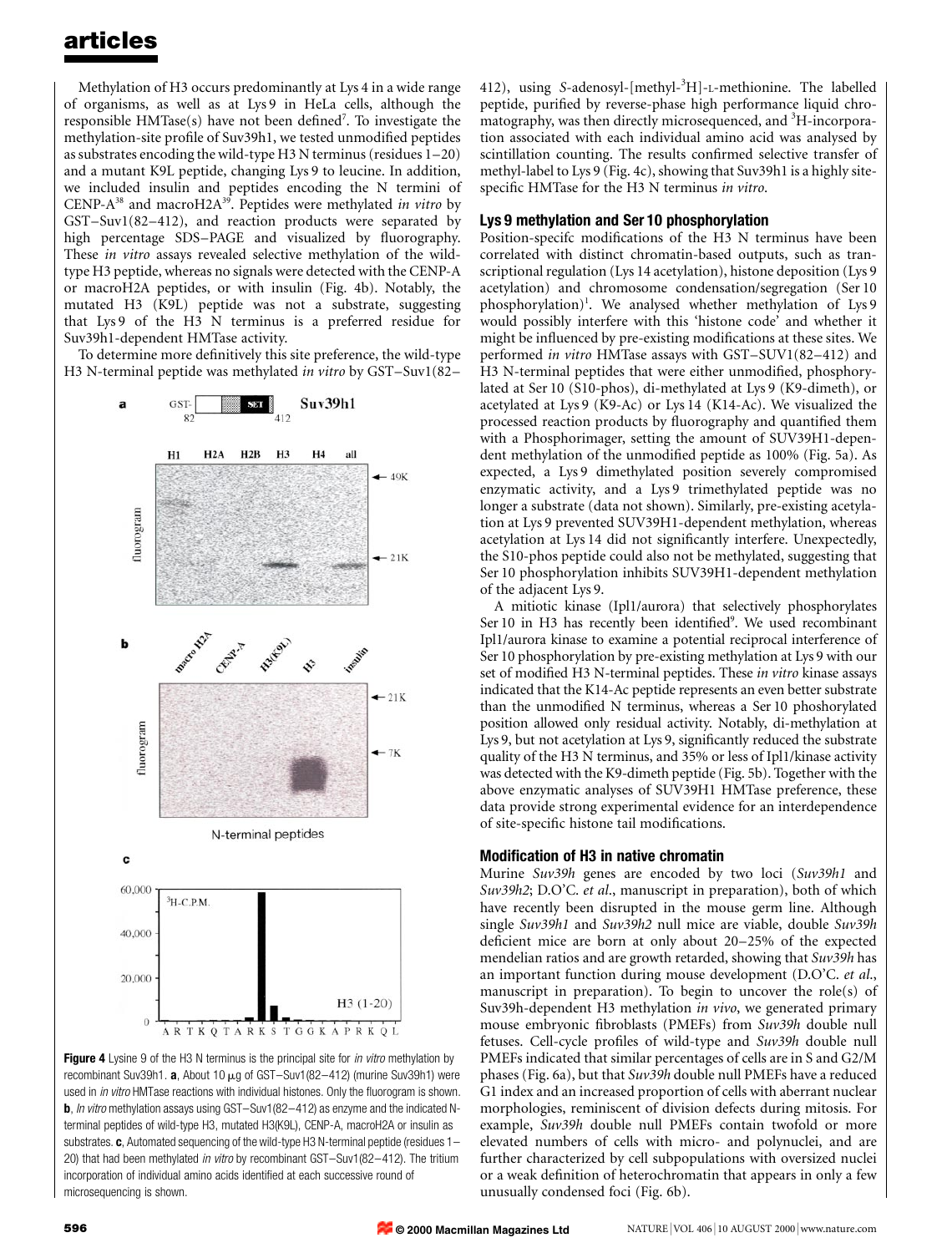Phosphorylation at Ser 10 in the N-terminal tail of H3 (phosH3) is required for condensation and subsequent segregation of chromosomes<sup>5</sup>. During the cell cycle, phosH3 initiates within pericentric heterochromatin in late G2 and then progresses along

 $\overline{a}$ 

a

the entire chromosomes during mitosis<sup>40</sup>. In wild-type PMEFs, about 7% of cells stain positive for the characteristic, heterochromatin-associated phosH3 foci, as detected by indirect immuno fluorescence with anti-phosH3 antibodies (Fig. 6c, right panel). In



Figure 5 Interdependence of Lys 9 methylation and Ser 10 phosphorylation in the H3 N terminus.  $a$ , In vitro HMTase assays with GST-SUV1(82-412) and H3 N-terminal peptides that are either unmodified or phosphorylated (S10-phos), di-methylated (K9dimeth) or acetylated (K9-Ac or K14-Ac) at the indicated positions. **b**, In vitro kinase



assays with recombinant  $His_{10}$ -Ipl1/aurora and the same set of H3 N-terminal peptides. For **a** and **b**, the percentage of enzyme activity detected with each individual peptide is plotted, setting the reaction with unmodified H3 peptide to 100%. For both enzymes, inhibiting modifications in the H3 N terminus are shown on top of the respective panels.

wild-type



c

Figure 6 Suv39h-dependent modification of the H3 N terminus in native chromatin. a, Percentages of cell-cycle stages of passage 3 wild-type and Suv39h double null primary mouse embryonic fibroblasts (PMEFs). **b**, Representative images of aberrant mitoses in Suv39h double null PMEFs detected by  $\beta$ -tubulin (not shown) and DAPI staining (blue). Also shown (right image) is a nucleus exemplifying the unusual definition of heterochromatin in a subpopulation of Suv39h double null PMEFs. Original magnification of all images,  $\times$ 630. c, Interphase chromatin staining with anti-phosH3 antibodies and CY3-conjugated secondary antibodies (red). DNA was counterstained with DAPI (blue). Roughly 1,000 cells were counted to evaluate the percentage (shown bottom right) of antiphosH3 positive cells. **d**, Quantitative western analysis with 15  $\mu$ g and 30  $\mu$ g of total nuclear proteins immuno-blotted with anti-H3 and anti-phosH3 antibodies.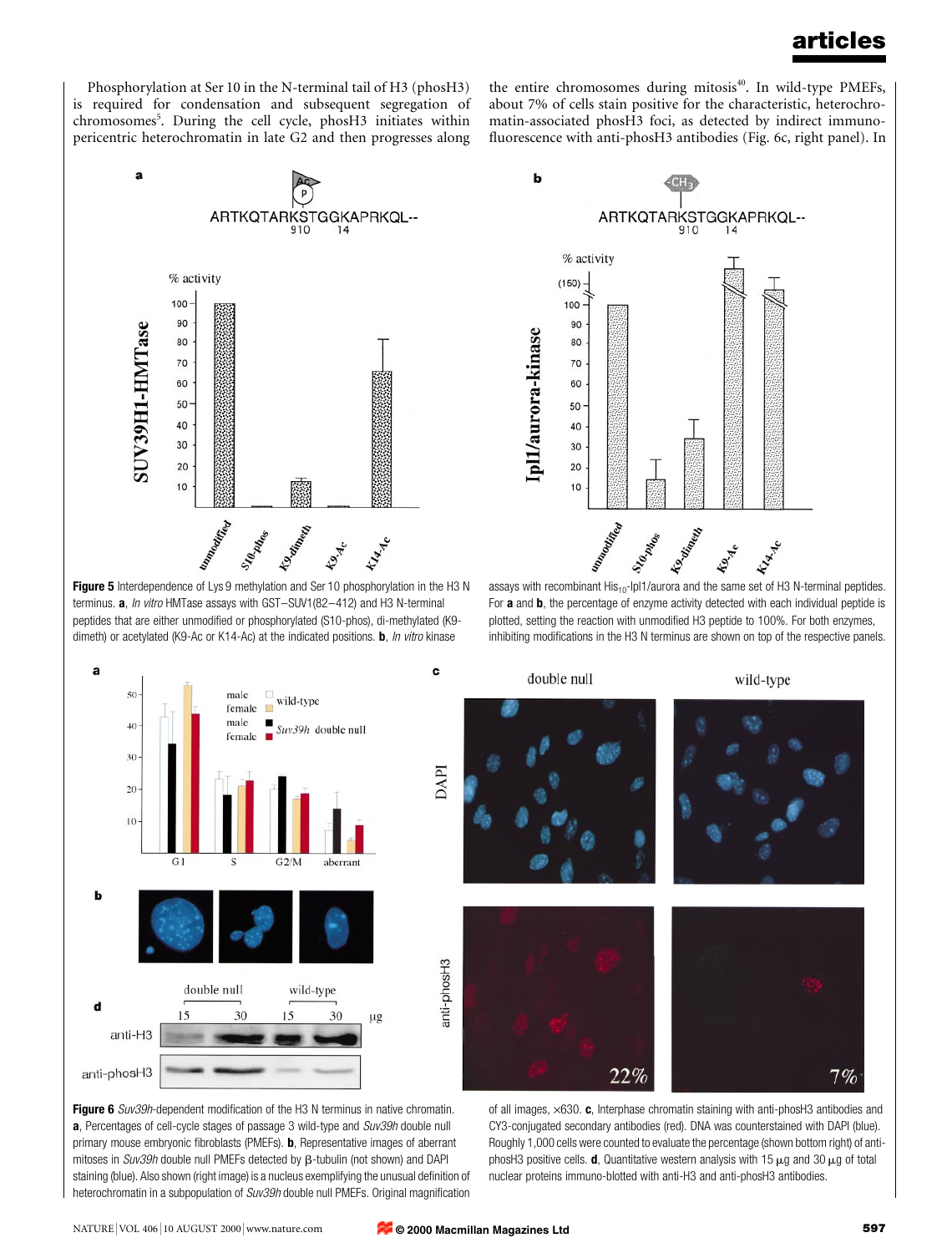contrast, in Suv39h double null PMEFs about 22% of cells contain phosH3-positive foci (Fig. 6c, left panel), although their definition appears in many small speckles that do not always overlap with DAPI-dense material (data not shown). This result suggested that the overall levels of phosH3 may be enhanced in Suv39h double null PMEFs. We therefore determined the relative abundance of phosH3 in precalibrated nuclear extracts with anti-phosH3-specific antibodies. This quantification indicated a significantly higher level of phosH3 in Suv39h double null cells than in wild-type controls (Fig. 6d). These in vivo data complement our enzymatic in vitro analyses, and confirm a model in which methylation of Lys 9 in H3 impairs phosphorylation of adjacent Ser 10 at specific regions in native chromatin.

### HMTase versus MTase

We have shown that SU(VAR)3-9-related proteins possess a selective H3 HMTase activity towards free histones in vitro. This H3 HMTase activity, however, was not detected with other contructs containing SET domains, for example EZH2 or HRX. Although both EZH2 and HRX contain clustered cysteines in their N-terminal halves<sup>30,31,36,37</sup>, they lack either the C-terminal tail (EZH2) or the SET domain-associated cysteine-rich region (HRX). As observed for HATs, it is likely that the targets for SET-domain-dependent methyltransferase (MTase) activity are probably not restricted to histones. For example, the functionally characterized Pisum sativum lysine MTase methylates the large subunit of a metabolic enzyme<sup>33,34</sup>, and an S. cerevisiae gene encoding a cytochrome  $c$  MTase activity $41$ also contains a SET domain (see Methods). We therefore propose a generic MTase quality for the SET domain, whose substrate specifity would largely depend upon combinations with additional protein modules. Alternatively, some SET domains may intrinsically lack MTase activity, similar to described anti-phosphatases that can counteract the roles of the catalytically active enzyme(s)<sup>42</sup>. This interpretation is particularly intriguing, given that an anti-phosphatase has been shown to be a SET domain binding factor<sup>42,43</sup>, and that the SET domain is present in chromatin regulators of apparently antagonistic functions<sup>19,27,30,31</sup>.

### A `histone code' for higher-order chromatin

SUV39H1 and Suv39h1 are modular proteins that are enriched at heterochromatin<sup>24,35</sup>, thereby directing their highly selective H3 HMTase activity to localized chromatin regions. Indeed, Lys 9 methylation appears nearly unchanged in bulk H3 preparations from nuclear extracts of wild-type and Suv39h double null PMEFs (data not shown), indicating that Lys 9 is more widely methylated by additional HMTases. Unexpectedly, methylation of Lys 9 interferes with Ipl1/aurora-dependent phosphorylation of Ser 10, but is also inhibited by pre-existing modifications in the H3 N terminus. These data argue that the in vivo substrate specificity for Suv39hdependent methylation would be maximal for an unmodified H3 N terminus, which is primarily presented after DNA replication and nucleosome assembly. Notably, chromatin assembly factor 1 interacts with murine HP1 proteins<sup>44</sup>, which have previously been shown to complex with SUV39H1 or Suv39h1 (ref. 24).

In addition to modulating phosH3 distribution, overexpression of SUV39H1 also induces ectopic heterochromatin<sup>35</sup>, whereas disruption of Suv39h function prevents heterochromatin association of HP1 proteins (data not shown), suggesting that Lys 9 methylation in H3 might impart a preferred binding surface for heterochromatin-specific proteins. This 'heterochromatic' affinity would be highest in the absence of additional modifications and may even be selfpropagating within transcriptionally less-permissive chromatin regions, consistent with a maximal H3 HMTase activity of SUV39H1 towards an unmodifed H3 N terminus. Our data predict that a regional increase in the methylation profile of Lys 9 in H3, probably in conjunction with a reduced acetylation status of the H4 N terminus $1-3$ , represents a key determinant in defining a 'histone

code' for heterochromatin. On the basis of our results, we propose that SU(VAR)3-9 related proteins provide important enzymatic activities towards the induction and assembly of higher-order chromatin.

### METHODS

#### Sequence alignments and secondary-structure predictions

The SET domains of human SUV39H1 (ref. 24), Drosophila SU(VAR)3-9 (ref. 19) and S. pombe CLR4 (ref. 22) were used as a multiple-starting alignment for database similarity searches using Profile<sup>45</sup>, hidden Markov<sup>46</sup> and position-specific iterative BLAST<sup>47</sup> methods (representative listings are available from the SET domain page of the SMART WWW server<sup>32</sup>). These searches revealed significant similarities to six plant proteins (GenBank accession numbers Q43088, O65218, P94026, O80013, AAC29137 and AC007576\_12) described as putative lysine N-methyltransferases. For example, a PSI-BLAST search using the S. pombe hypothetical protein SPAC3c7.09 as query identified these plant sequences and well known SET domain sequences within ten rounds using an E-value inclusion threshold of 0.001. The same search also revealed the presence of a SET domain in YHR109w (which is known to encode a cytochrome  $c$  MTase<sup>41</sup>) within three rounds. Consensus secondary structures were predicted by described algorithms<sup>48</sup>.

### Epitope-tagged SUV39H1 proteins in HeLa cells

The HeLa cell lines overexpressing full-length  $(myc)_3$ -SUV39H1 (3-412) or  $(myc)<sub>3</sub>$ -Nchromo (3–118) have been described<sup>35</sup>. Nuclear extracts were immunoprecipitated with anti-myc antibody beads<sup>24</sup>, and about  $1-3 \mu$ g of matrix-bound (myc)<sub>3</sub>tagged SUV39H1 proteins were used for in vitro HMTase assays.

#### Generation and purification of GST fusion proteins

The GST-Suv1(82-412) product expressed from the pGEX-2T vector (Pharmacia) has been described<sup>24</sup>. Additional GST constructs were generated by transferring BamHI-EcoRI PCR amplicons into pGEX-2T, encoding in-frame fusions for Suv1(7-221), SUV1(82-412), SUV1(82-378)∆C-tail, SUV1(255-412)∆cys, Suv2(157-477) (D. O'C. et al., manuscript in preparation), CLR4(127-490)<sup>22</sup>, EZH2(382-747)<sup>36</sup> and HRX(3643-3969)<sup>37</sup>. Short internal deletions ( $\Delta$ NHSCDPN<sub>323-329</sub> and  $\Delta$ GEELTFDY<sub>358-365</sub>) or point mutations (see Fig. 2c) within the <sub>320</sub>H $\phi$  $\phi$ NHSC<sub>326</sub> motif were directly engineered in the GST $-SUV1(82-412)$  plasmid by double PCR mutagenesis. All constructs were confirmed by sequencing.

Recombinant proteins were expressed in 1l cultures of E. coli strain BL21 and solubilized in 10 ml RIPA buffer (20 mM Tris pH 7.5, 500 mM NaCl, 5 mM EDTA, 1% NP-40 and 0.5% sodium deoxycholate containing a full set of protease inhibitors (Boehringer Mannheim) and lysozyme (5 mg ml<sup>-1</sup>; Sigma)) by freeze-thawing in liquid N<sub>2</sub>, followed by sonication. Soluble proteins were cleared by centrifugation, purified with 800  $\mu$ l glutathione Sepharose beads (Pharmacia) and washed twice in RIPA buffer. Protein concentration was determined by Coomassie staining of SDS-PAGE gels. Matrix-bound fusion proteins were used immediately for  $\emph{in vitro}$  HMTase assays or stored at 4 °C.

#### In vitro histone methyltransferase assay

In vitro HMTase reactions were modified on the basis of described protocols<sup>7</sup> and carried out in a volume of 50 ml of methylase activity buffer (MAB: 50 mM Tris pH 8.5, 20 mM KCl, 10 mM MgCl<sub>2</sub>, 10 mM β-mercaptoethanol, 250 mM sucrose), containing 10 mg of free histones (mixture of H1, H3, H2B, H2A and H4; Boehringer Mannheim) as substrates and 300 nCi S-adenosyl-[methyl- $^{14}$ C]-L-methionine (25  $\mu$ Ci ml<sup>-1</sup>) (Amersham) as methyl donor. We routinely used 10 µg of matrix-bound GST fusion proteins to assay for HMTase activity. After incubation for 60 min at 37 °C, reactions were stopped by boiling in SDS loading buffer, and proteins were separated by 15% or 18% SDS-PAGE and visualized by Coomassie staining and fluorography.

HMTase assays with indivudual histones (Boehringer Mannheim), insulin (Sigma) or N-terminal peptides were performed with 5  $\mu$ g of substrate. We used the following peptides: wild-type N terminus of human histone H3 (ARTKQTARKSTGGKAPRKQL) and mutant peptide which changes Lys 9 (underlined) to leucine; N terminus of human CENP-A (MGPRRRSRKPEAPRRRSPSP)<sup>38</sup>; N terminus of rat macro-H2A (MSSRGGKKKSTKTSRSAKAG)<sup>39</sup>. Modifed H3(1-20) peptides (see Fig. 5) were synthesized using phosphorylated serine, di- or tri-methylated lysine and acetylated lysine (all Bachem or NovaBiochem).

Peptide microsequencing of the in vitro methylated wild-type H3 N-terminal peptide and determination of <sup>3</sup>H-incorporation of individual amino acids by scintillation counting was done as described<sup>7</sup>.

#### In vitro Ipl1/aurora kinase assay

Purification of recombinant His<sub>10</sub>-Ipl1 and analysis of kinase assays with H3 N-terminal peptides by scintillation counting was done as described<sup>9</sup>.

### Generation and analysis of Suv39h double null PMEFs

Primary mouse embryonic fibroblasts were derived from day E12.5 Suv39h double null fetuses obtained after intercrossing  $Suv39h1^{-/-}/Suv39h2^{+/-}$  compound mutant mice (D.O'C. et al., manuscript in preparation). As controls, PMEFs were prepared from wildtype fetuses of the same genetic background. For cell-cycle profile analysis by FACS, passage three PMEFs were analysed as described<sup>49</sup>. Staining of unextracted PMEF